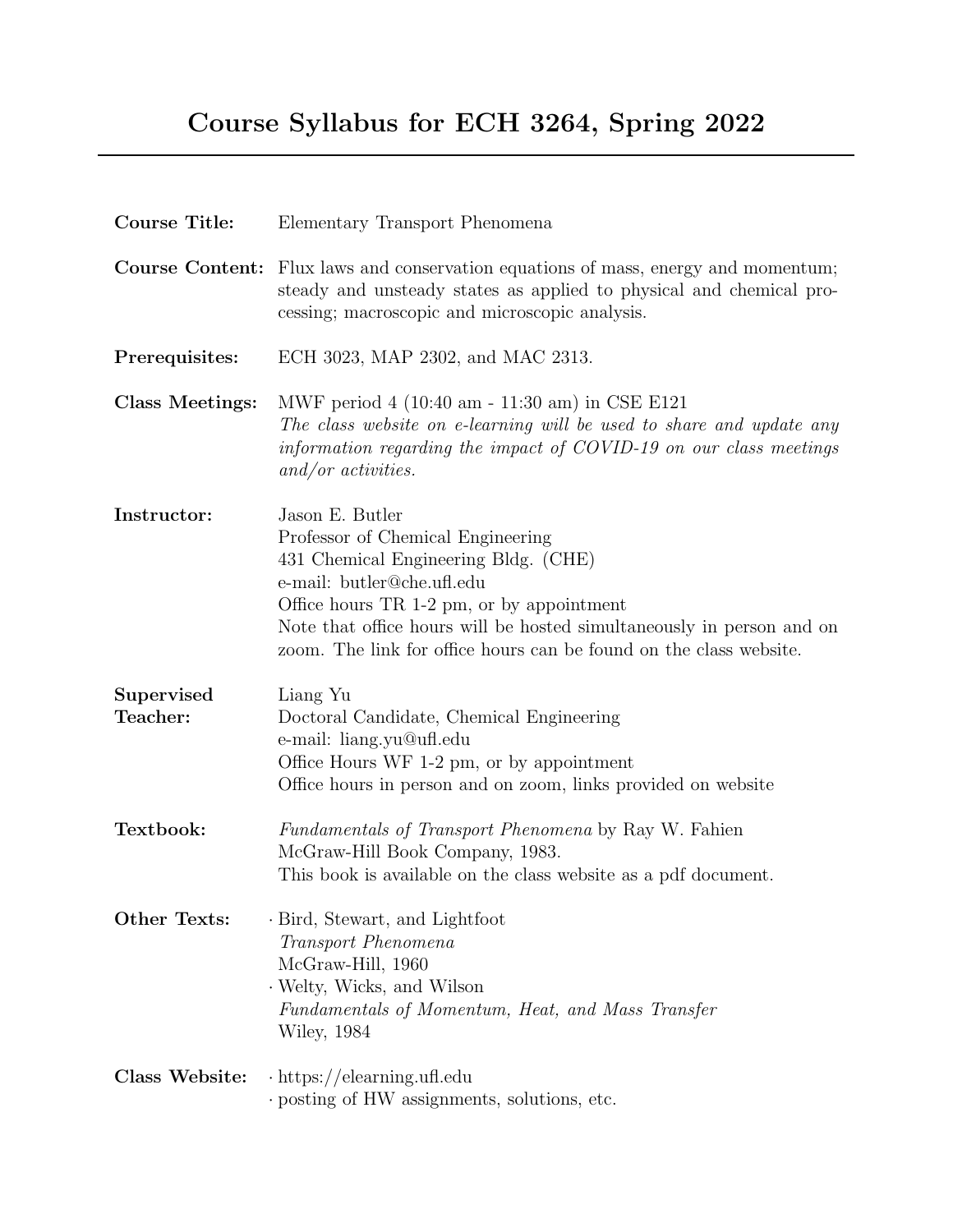| Grading<br>Criteria     | 10\% Math Review Assessment<br>25% Early Progress Assessment<br>30% Midterm Assessment<br>35% Final Evaluation                                                                                                                                                                                                                                                                                                                                                                                                                                                                                                                                                    |
|-------------------------|-------------------------------------------------------------------------------------------------------------------------------------------------------------------------------------------------------------------------------------------------------------------------------------------------------------------------------------------------------------------------------------------------------------------------------------------------------------------------------------------------------------------------------------------------------------------------------------------------------------------------------------------------------------------|
| Exam<br>dates           | · Math Review Assessment will be in class, date TBD.<br>Early and Midterm Assessments will occur in the evening, dates TBD.<br>· Final Assessment, Wednesday, April 28th, 3:00 PM - 5:00 PM                                                                                                                                                                                                                                                                                                                                                                                                                                                                       |
| Grading<br><b>Scale</b> | These percentages will earn you a letter grade of at least<br>$\geq 90\%$ - A<br>$\geq 75\%$ - B<br>$> 60\%$ - C<br>Note that a score of C or better required before continuing in<br>the ChE program: A C- will not be a qualifying grade for crit-<br>ical tracking courses. In order to graduate, students must have<br>an overall GPA and an upper-division GPA of 2.0 or better (C<br>Note: a C- average is equivalent to a GPA of<br>or better).<br>1.67, and therefore, it does not satisfy this graduation require-<br>ment. More information on UF grading policy may be found at:<br>https://catalog.ufl.edu/ugrad/current/regulations/info/grades.aspx |
|                         | <b>Homework</b> $\cdot$ <i>Homework will not be graded.</i> Suggested homework problems will be<br>assigned on a 1-2 week basis with a completion date. On the completion<br>date, solutions will be posted on the class website.                                                                                                                                                                                                                                                                                                                                                                                                                                 |
| Grading:                | · Award of partial credit on individual questions will be made on a basis<br>specified by the instructor and will be consistently applied.<br>Graders will attempt to assess the value of all work accurately; however,<br>you should present solutions that are neat and well thought-out to<br>maximize your grade.<br>Meeting the percentages listed above guarantees the specified letter<br>grade at least.<br>· Instructor may employ a curve only to lower the threshold for attaining<br>the letter grades specified above.<br>The percentages for obtaining grades not listed $(A, B+, etc.)$ above<br>will be set by a curve.                           |
| Attendance              | Students are strongly encouraged to attend all lectures, though atten-<br>dance is not required. Exams/quizzes will be rescheduled only for those<br>students who missed due to an acceptable reason (illness, serious family<br>emergencies, military obligation, religious holidays, and participation<br>in official university activities) as listed in the undergraduate catalog<br>$(\text{https://catalog.ufl.edu/ugrad/current/regulations/info/attendance.aspx}).$<br>Students arriving late for a quiz/exam will be given only the balance<br>of time remaining to complete their work unless an acceptable reason<br>(see above) is provided.          |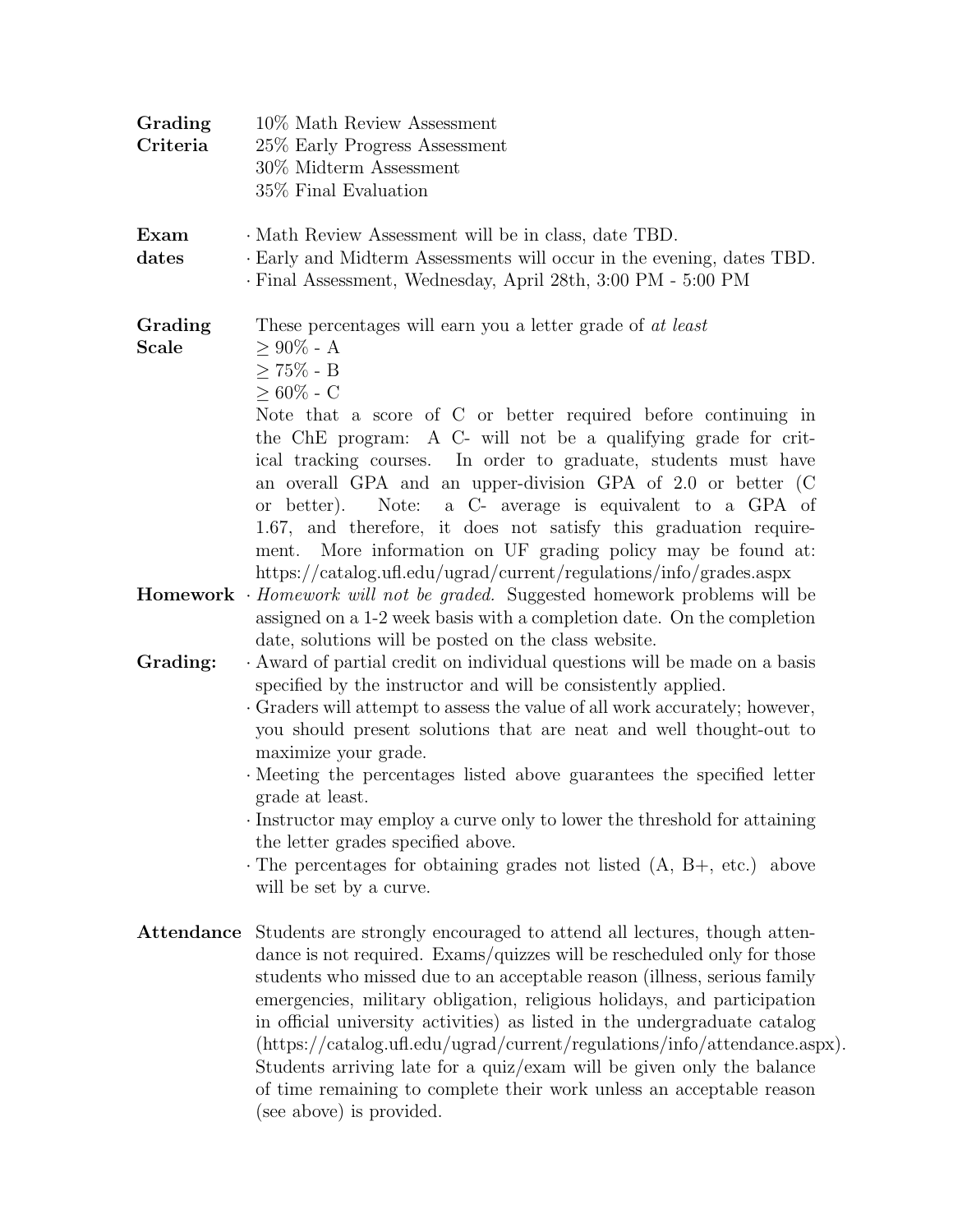At the completion of this course, you will be able to

- · Derive differential equations from basic conservation principles describing heat, mass, and momentum transport in multiple dimensions for Cartesian, cylindrical, and spherical coordinate systems.
- · Define and utilize Fourier's Law and Fick's Law, the constitutive equations for heat and mass transfer.
- · Recite the characteristics of a Newtonian fluid and a non-Newtonian (Bingham) fluid and use the corresponding constitutive relationships to solve problems of fluid flow.
- · Use the equations of change to formulate problem statements along with the proper boundary conditions for real, physical systems involving transport phenomena.
- · Solve steady, one-dimensional transport problems involving composite systems and systems with source terms.
- · Solve some types of multi-dimensional and unsteady transport problems.

Along the way, you will review (and perhaps develop) skills relating to:

- · Problem solving and mathematical modeling.
- · Solution of ordinary differential equations.
- · Solution of (a small class) of partial differential equations.
- · Vector calculus (using Gibbs notation, definition of divergence, Gauss divergence theory, etc.).
- · Dimensional analysis.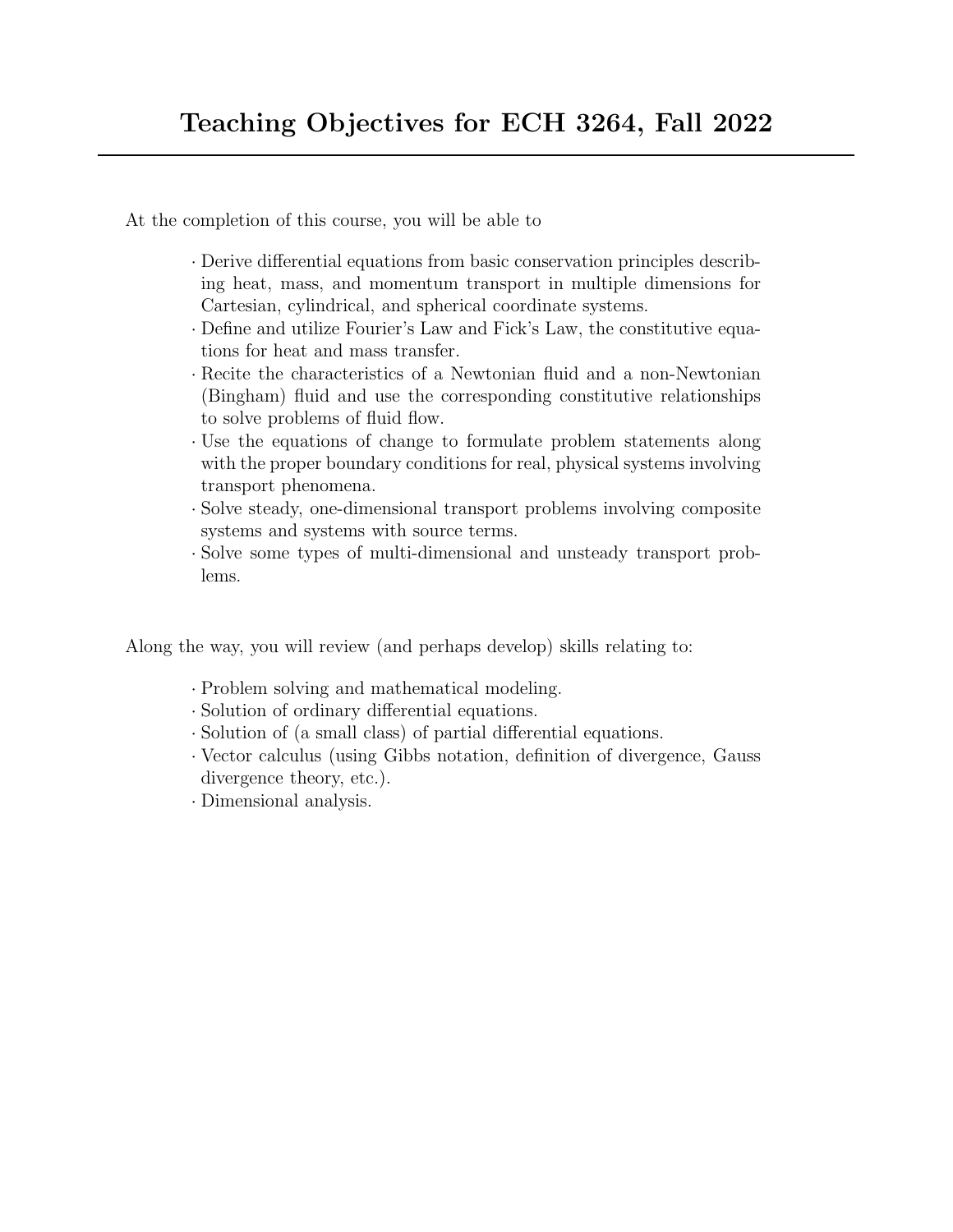One dimensional transport

| Heat transport, 1-D, steady           |                      |
|---------------------------------------|----------------------|
| heat conduction                       | pg. 3-32             |
| internal heat generation              | pg. 95-98            |
| heat transfer coefficient             | pg. 128-131          |
| composite systems                     | pg. 145-151          |
| Momentum transport, 1-D, steady       |                      |
| basic equations                       | pg. 32-58            |
| non-Newtonian fluids                  | pg. 92-94            |
| with body forces                      | pg. 98-113           |
| dimensional analysis/                 |                      |
| friction factor                       | pg. 120-127          |
| multiphase systems                    | pg. 157-161          |
| Mass transport, 1-D, steady           |                      |
| basic equations                       | pg. 58-69            |
| with reaction                         | pg. 114-116          |
| transfer coeffient and                |                      |
| multiphase transfer                   | pg. 131-145, 151-157 |
| Unsteady transport processes          | pg. 251-285          |
| Turbulent transport                   | pg. 193-246          |
| Multi-dimensional heat/mass transport | pg. 317-384          |
| Multi-dimensional momentum transport  | pg. 388-467          |
| Advanced topics                       | not assigned yet     |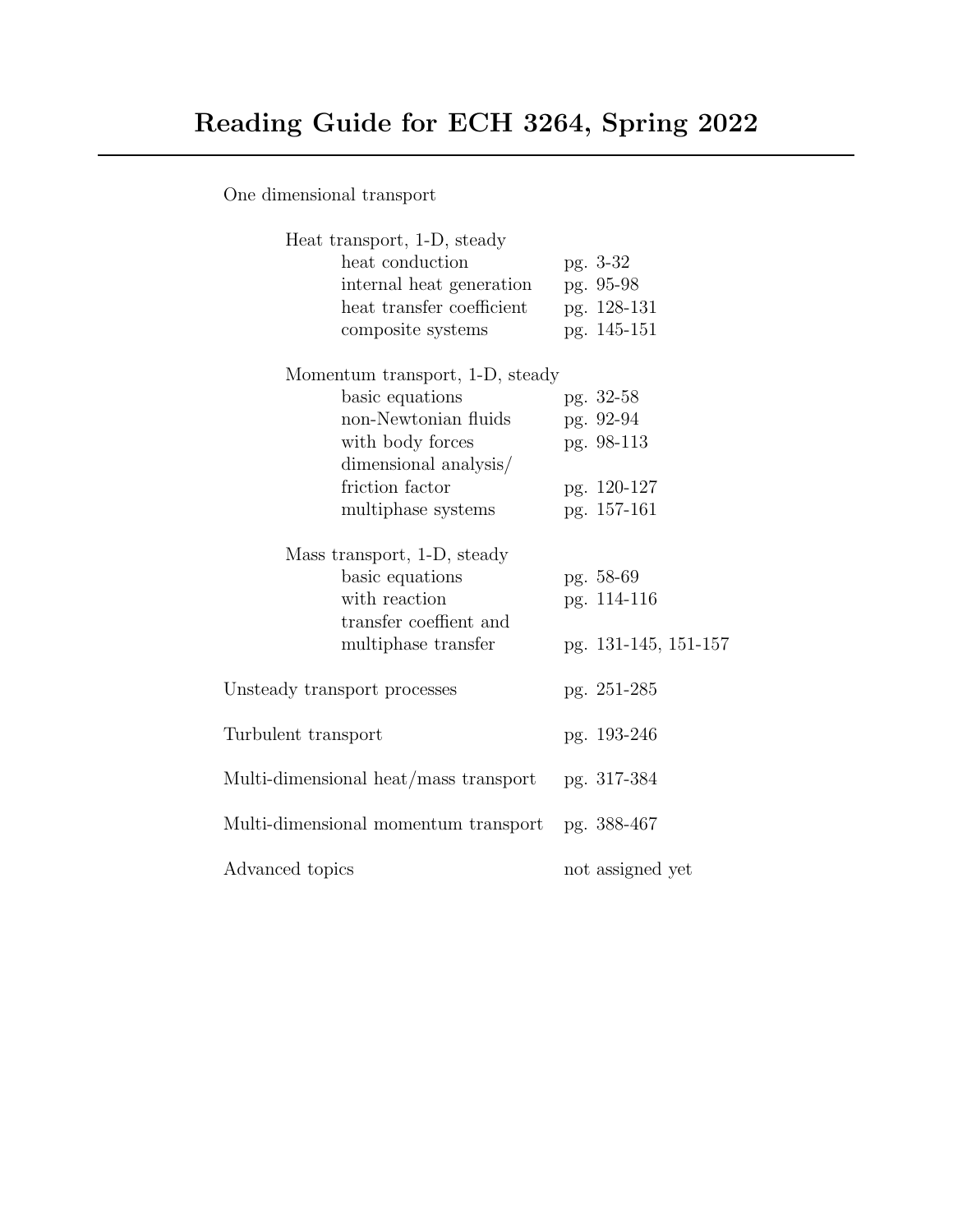## Relation to Program Outcomes (ABET):

| <b>OUTCOME</b>                                                                    | <b>COVERAGE</b> |
|-----------------------------------------------------------------------------------|-----------------|
| 1. An ability to identify, formulate, and solve complex engineering problems      | High            |
| by applying principles of engineering, science, and mathematics                   |                 |
| 2. An ability to apply engineering design to produce solutions that meet          |                 |
| specified needs with consideration of public health, safety, and welfare, as well |                 |
| as global, cultural, social, environmental, and economic factors                  |                 |
| 3. An ability to communicate effectively with a range of audiences                |                 |
| 4. An ability to recognize ethical and professional responsibilities in engineer- |                 |
| ing situations and make informed judgments, which must consider the impact        |                 |
| of engineering solutions in global, economic, environmental, and societal con-    |                 |
| texts                                                                             |                 |
| 5. An ability to function effectively on a team whose members together provide    | Low             |
| leadership, create a collaborative and inclusive environment, establish goals,    |                 |
| plan tasks, and meet objectives                                                   |                 |
| 6. An ability to develop and conduct appropriate experimentation, analyze         |                 |
| and interpret data, and use engineering judgment to draw conclusions              |                 |
| 7. An ability to acquire and apply new knowledge as needed, using appropriate     | Medium          |
| learning strategies                                                               |                 |

Students Requiring Accommodations: Students with disabilities who experience learning barriers and would like to request academic accommodations should connect with the disability Resource Center by visiting https://disability.ufl.edu/students/get-started/. It is important for students to share their accommodation letter with their instructor and discuss their access needs, as early as possible in the semester.

Course Evaluation: Students are expected to provide professional and respectful feedback on the quality of instruction in this course by completing course evaluations online via GatorEvals. Guidance on how to give feedback in a professional and respectful manner is available at https://gatorevals.aa.ufl.edu/students/. Students will be notified when the evaluation period opens, and can complete evaluations through the email they receive from GatorEvals, in their Canvas course menu under GatorEvals, or via https://ufl.bluera.com/ufl/. Summaries of course evaluation results are available to students at https://gatorevals.aa.ufl.edu/public-results/.

In-Class Recording Students are allowed to record video or audio of class lectures. However, the purposes for which these recordings may be used are strictly controlled. The only allowable purposes are (1) for personal educational use, (2) in connection with a complaint to the university, or (3) as evidence in, or in preparation for, a criminal or civil proceeding. All other purposes are prohibited. Specifically, students may not publish recorded lectures without the written consent of the instructor.

A "class lecture" is an educational presentation intended to inform or teach enrolled students about a particular subject, including any instructor-led discussions that form part of the presentation, and delivered by any instructor hired or appointed by the University, or by a guest instructor, as part of a University of Florida course. A class lecture does not include lab sessions, student presentations, clinical presentations such as patient history, academic exercises involving solely student participation, assessments (quizzes, tests, exams), field trips, private conversations between students in the class or between a student and the faculty or lecturer during a class session.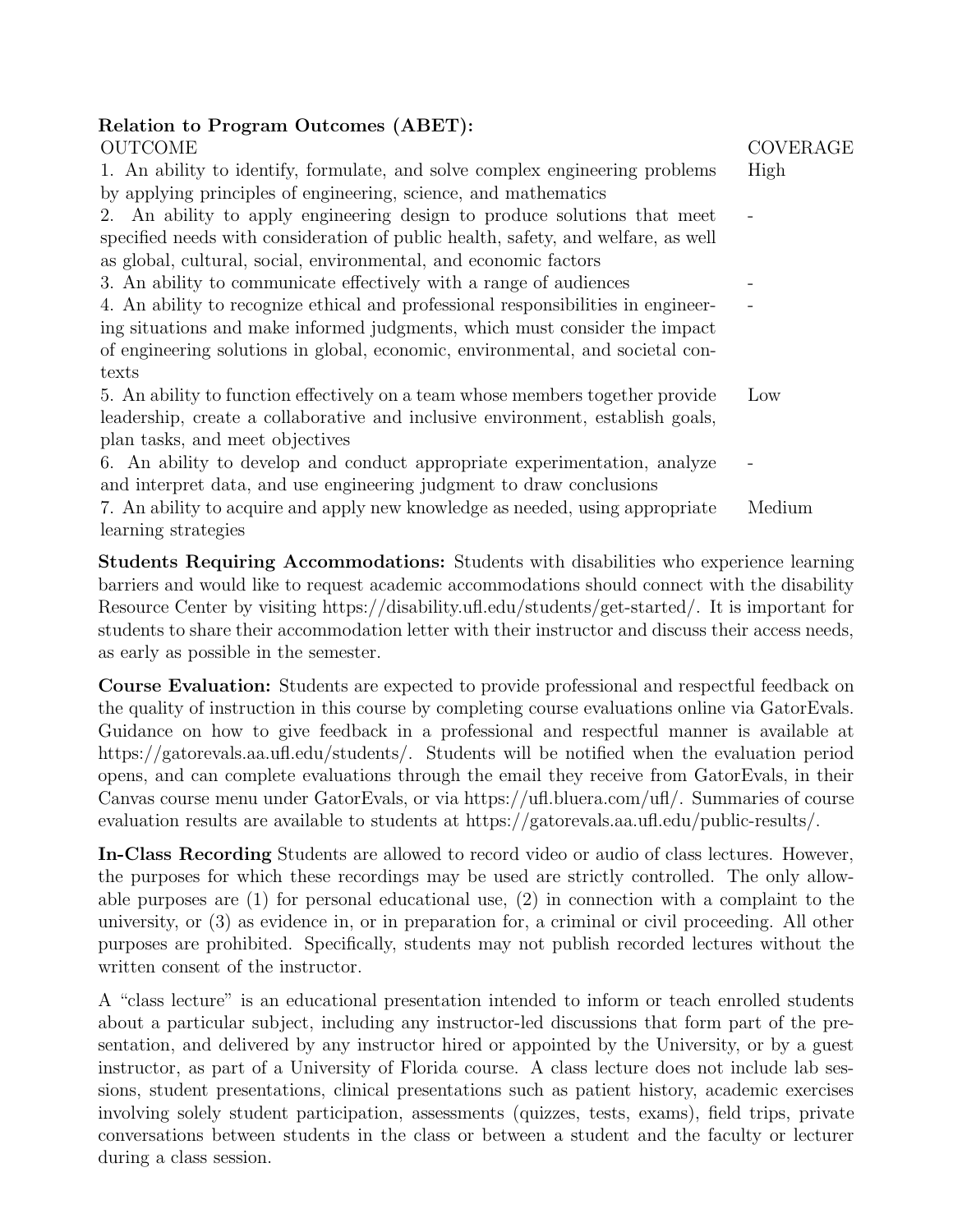Publication without permission of the instructor is prohibited. To "publish" means to share, transmit, circulate, distribute, or provide access to a recording, regardless of format or medium, to another person (or persons), including but not limited to another student within the same class section. Additionally, a recording, or transcript of a recording, is considered published if it is posted on or uploaded to, in whole or in part, any media platform, including but not limited to social media, book, magazine, newspaper, leaflet, or third party note/tutoring services. A student who publishes a recording without written consent may be subject to a civil cause of action instituted by a person injured by the publication and/or discipline under UF Regulation 4.040 Student Honor Code and Student Conduct Code.

University Honesty Policy: UF students are bound by The Honor Pledge which states, We, the members of the University of Florida community, pledge to hold ourselves and our peers to the highest standards of honor and integrity by abiding by the Honor Code. On all work submitted for credit by students at the University of Florida, the following pledge is either required or implied: On my honor, I have neither given nor received unauthorized aid in doing this assignment. The Conduct Code (https://sccr.dso.ufl.edu/process/student-conduct-code/) specifies a number of behaviors that are in violation of this code and the possible sanctions. If you have any questions or concerns, please consult with the instructor or TAs in this class.

Commitment to a Safe and Inclusive Learning Environment: The Herbert Wertheim College of Engineering values broad diversity within our community and is committed to individual and group empowerment, inclusion, and the elimination of discrimination. It is expected that every person in this class will treat one another with dignity and respect regardless of gender, sexuality, disability, age, socioeconomic status, ethnicity, race, and culture.

If you feel like your performance in class is being impacted by discrimination or harassment of any kind, please contact your instructor or any of the following: · Your academic advisor or Graduate Program Coordinator · Jennifer Nappo, Director of Human Resources, 352- 392-0904, jpennacc@ufl.edu · Curtis Taylor, Associate Dean of Student Affairs, 352-392-2177, taylor@eng.ufl.edu · Toshikazu Nishida, Associate Dean of Academic Affairs, 352-392-0943, nishida@eng.ufl.edu

Software Use: All faculty, staff, and students of the University are required and expected to obey the laws and legal agreements governing software use. Failure to do so can lead to monetary damages and/or criminal penalties for the individual violator. Because such violations are also against University policies and rules, disciplinary action will be taken as appropriate. We, the members of the University of Florida community, pledge to uphold ourselves and our peers to the highest standards of honesty and integrity.

Student Privacy: There are federal laws protecting your privacy with regards to grades earned in courses and on individual assignments. For more information, please see: https://registrar.ufl.edu/ferpa.html